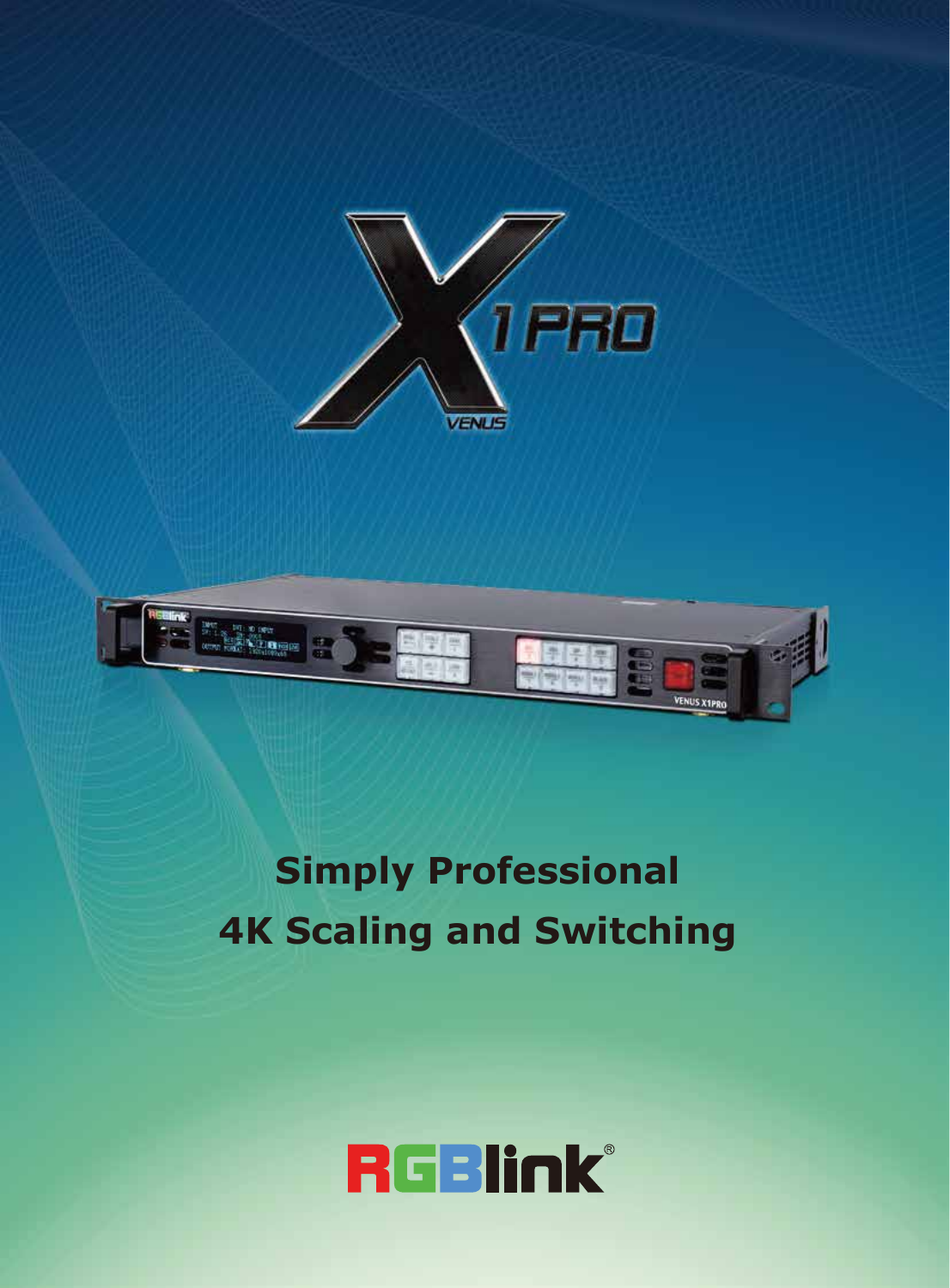

## 4K Professional Switching

4K switching has never been more practical and straight forward. The modular X1 platform allows the addition of a range of signal options over and above the standard inputs. Standard inputs include 4K signals on Dual Link DVI, HDMI and DisplayPort. Output to DisplayPort as 4K or scale and split across dual 2K DVI outputs. For those needing 4K distribution and splicing on four DVI, simply add the additional output module. The output module expands X1pro to four 2K DVI outputs and adds a further DisplayPort output.

Alternately, X1pro with the output module can be become a 4K presentation switcher with the additional DVI outputs (and DisplayPort) becoming a full Preview.

All the power and flexibility familiar with RGBlink X Series.

#### Features

■ Input 4K signal via DisplayPort, HDMI

and DVI as standard

- Input standard 2K formats
- Scale and switch seamlessly between

2K and 4K inputs

- Output to any format 2K or 4K
- **EDID Management on board**
- HDCP 2.0 compliant
- DisplayPort 1.2 with MST
- **Modular design**
- Options for expandability
- Control your way either on board or

with a range of remote apps

### Seamless Switching

Use the large illuminated buttons switch between inputs seamlessly. X1pro also allows source pre-selection for accurate TAKE.

When the output expansion card is fitted, X1pro can optionally be set to Switcher Mode, with the additional DVI outputs and the additional DisplayPort allowing full Preview monitoring with TAKE to output.



#### Up to 4K UHD Input

Built on standards, X1pro supports input signals up to UHD 3840x2160 on any of the inputs. Any input independent of resolution and refresh can be switched seamlessly to output.

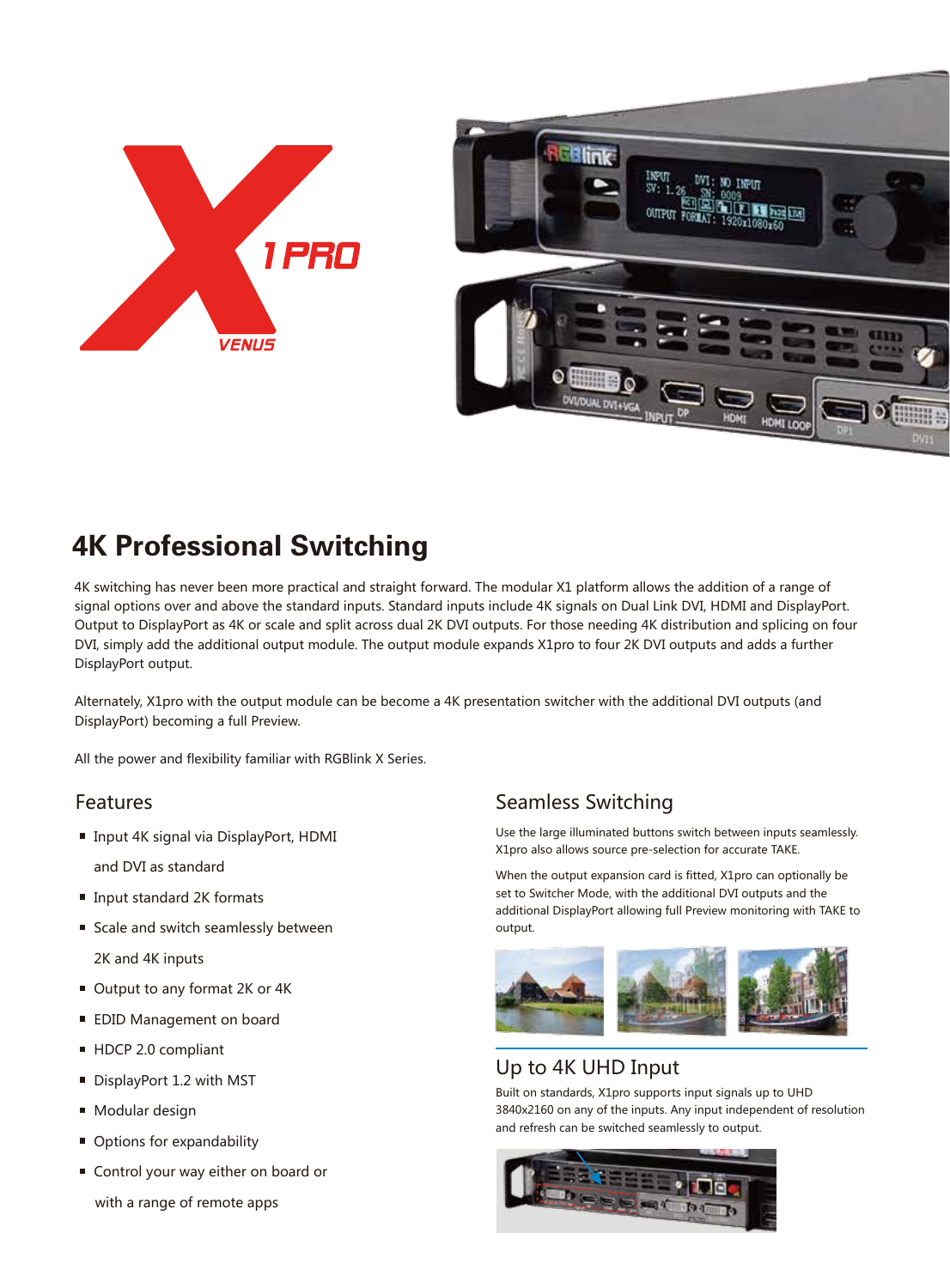#### *\* X1pro shown with optional Output Expansion option fitted*



### Splice DVI Outputs in Any Configuration Picture in Picture

Output 4K inlcuding UHD as standard via DisplayPort, or scale and splice to the two standard DVI outputs. For 4K distribution to four DVI outputs, add the additional output module.

With the output expansion module fitted, four DVI outputs of X1pro can be spliced or arranged as desired, for example as 8Kx1K pixels or 4Kx2K pixels.



#### Connect and Expand

X1pro includes the unique RGBlink system for installing common LED Display Sender Cards directly into the processor, saving valuable installation space and reducing complexity. The design allows up to two standard Sender Cards or one dual height Sender Card to be installed when the output expansion card is not fitted.



*\* Optional inputs require EXT internal interface to be installed. Refer Product Codes and Specifications.*

Add a Picture in Picture (PIP) or Picture-By-Picture (PBP) using one of the build in pre-sets. The PBP feature is ideal for splitting 2 inputs across 2 outputs. Many possibilities with the PIP/PBP feature including for keyed text overlay.



#### Modular Design

Adding additional inputs to X1pro is straight forward. Three input slots are available for a range of options – the same options that are available for X1. These include 2K options for USB, SDI, DVI, HDMI and VGA.



#### Control Your Way

All X1pro functions can be controlled from the front panel, and in addition, RGBlink offers a suite of apps across popular platforms for both laptop control and mobile control. Simply connect X1pro to an Ethernet network, or create a hotspot with the X1 Wi-Fi option.